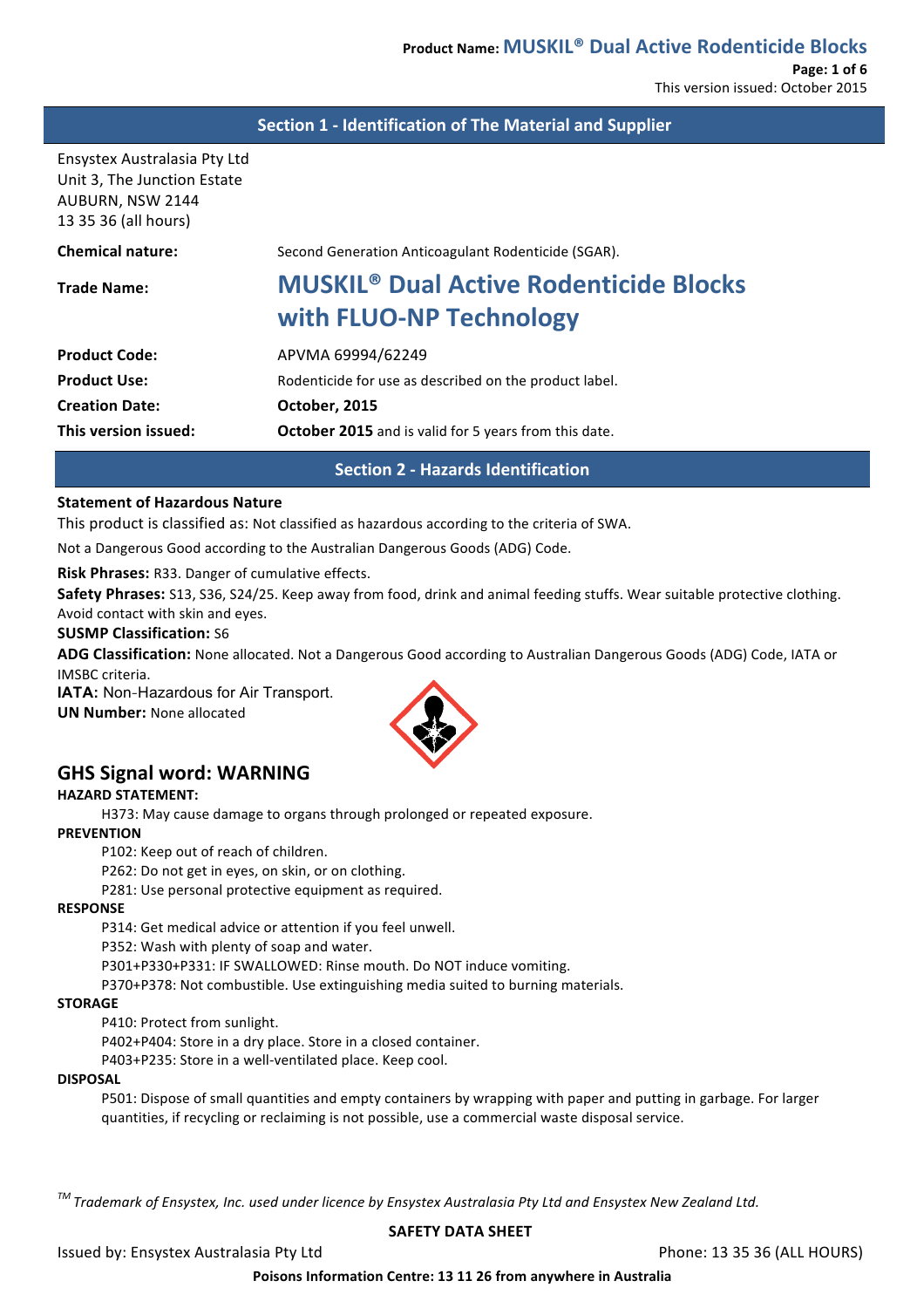# **Emergency Overview**

## **Physical Description & colour:** Solid extruded 15 g fluorescent red wax block.

**Odour:** Mild characteristic odour.

**Major Health Hazards:** Ingestion of actives is initially asymptomatic, and may continue as such even with prolonged alterations in prothrombin time. No gastrointestinal tract or other symptomatology occurs. Coagulation disturbances may become evident a few days after ingestion, and may be detected only by laboratory studies. In severe poisoning, gum-bleeding, epistaxis, petechiae, ecchymoses, haematomata, blood in urine and faeces, and genital haemorrhage may occur. Internal bleeding and cerebral haemorrhage may complicate the patient's prognosis. Danger of cumulative effects.

## **Potential Health Effects**

**Symptoms and Effects** No adverse health effects are expected if the product is handled in accordance with this Safety Data Sheet and the product label. Symptoms that may occur if the product is mishandled are:

- Mild Exposure: Reduction in the clotting ability of the blood, detectable only by medical analysis.
- Moderate Exposure: Bleeding from gums, tendency to bruise easily, blood present in faeces and/or urine, excessive bleeding from minor cuts.
- Severe Exposure: Severe intestinal bleeding and/or internal bleeding resulting in shock, coma and even death in very severe cases.

## **Inhalation:**

**Short term exposure:** Available data indicates product is not harmful. Product is unlikely to cause any discomfort or irritation. **Long Term exposure:** No data for health effects associated with long term inhalation.

## **Skin Contact:**

**Short term exposure:** Available data indicates that this product is not harmful. It should present no hazards in normal use. However product may be mildly irritating, but is unlikely to cause anything more than mild discomfort which should disappear once contact ceases. 

**Long Term exposure:** No data for health effects associated with long term skin exposure.

## **Eye Contact:**

**Short term exposure:** This product may be mildly irritating to eyes, but is unlikely to cause anything more than mild discomfort which should disappear once product is removed.

**Long Term exposure:** No data for health effects associated with long term eye exposure.

## **Ingestion:**

**Short term exposure:** Significant oral exposure is considered to be unlikely. The denatonium benzoate in the product makes it very unpalatable to humans. However, this product is an oral irritant. Symptoms may include burning sensation and reddening of skin in mouth and throat. Other symptoms may also become evident, but all should disappear once exposure has ceased. Long Term exposure: No data for health effects associated with long term ingestion.

## **Carcinogen Status:**

**SWA:** No significant ingredient is classified as carcinogenic by SWA.

**NTP:** No significant ingredient is classified as carcinogenic by NTP.

**IARC:** No significant ingredient is classified as carcinogenic by IARC.

| Section 3 - Composition/Information on Ingredients                              |               |                        |                |                 |
|---------------------------------------------------------------------------------|---------------|------------------------|----------------|-----------------|
| Ingredients                                                                     | <b>CAS No</b> | Conc,%                 | TWA $(mg/m^3)$ | STEL $(mg/m^3)$ |
| Bromadiolone                                                                    | 28772-56-7    | $0.0025\%$ (0.025g/kg) | not set        | not set         |
| <b>Difenacoum</b>                                                               | 56073-07-5    | $0.0025\%$ (0.025g/kg) | not set        | not set         |
| Denatonium benzoate                                                             | 3734-33-6     | 0.001%                 | not set        | not set         |
| Natural food ingredients                                                        |               | secret to 100%         | not set        | not set         |
| This is a commercial product whose exact ratio of components may vary slightly. |               |                        |                |                 |
|                                                                                 |               |                        |                |                 |

This product DOES NOT contain peanuts.

## **SAFETY DATA SHEET**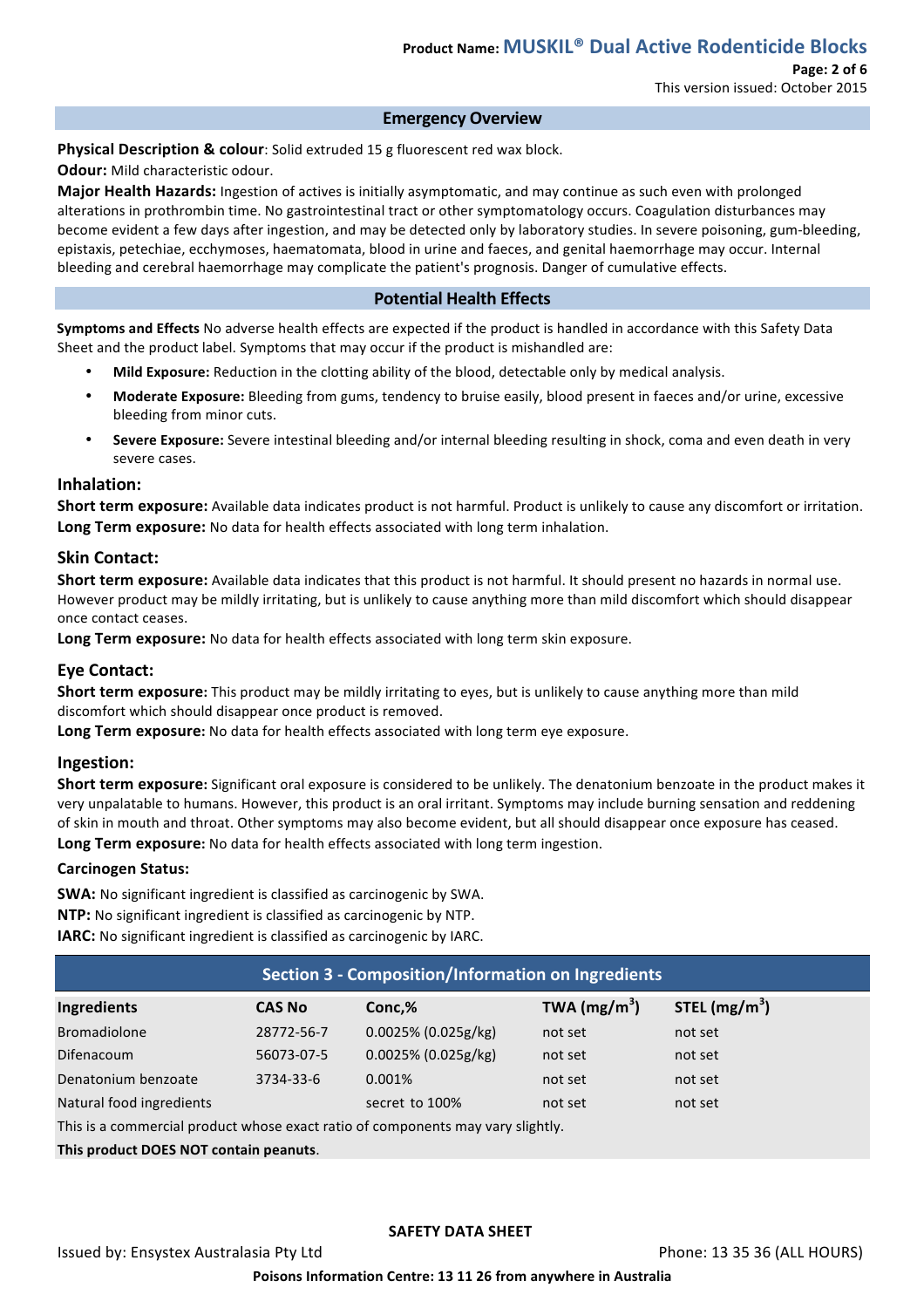# **Section 4 - First Aid Measures**

## **General Information:**

You should call The Poisons Information Centre if you feel that you may have been poisoned, burned or irritated by this product. The number is 13 11 26 from anywhere in Australia and is available at all times. Have this SDS with you when you call.

## **Vitamin K1 (Phytomenadione) is antidotal.**

**Inhalation:** First aid is not generally required. If in doubt, contact a Poisons Information Centre or a doctor.

**Skin Contact:** Gently brush away excess particles. If on skin and after each baiting, wash thoroughly with soap and water. Wash hands after use.

**Eye Contact:** Quickly and gently brush particles from eyes. No effects expected. If irritation does occur, flush contaminated eye(s) with lukewarm, gently flowing water for 5 minutes or until the product is removed. Obtain medical advice if irritation becomes painful or lasts more than a few minutes. Take special care if exposed person is wearing contact lenses. **Ingestion:** If swallowed, do NOT induce vomiting. Wash mouth with water and contact a Poisons Information Centre, or call a doctor.

**Domestic animals:** Immediately transport to a veterinary surgeon. If no signs of intoxication are noted, but bait consumption is suspected, induce vomiting only if ingestion is recent, less than six (6) hours. Use a solution of salty water (2-3 tablespoons salt in a cup of water), place in a soft drink bottle and squirt it down the animal's throat. Vomiting should take place after about 10 minutes. Seek veterinary advice.

Advice to Doctor/ Veterinarian: Bromadiolone and difenacoum, the active constituents of MUSKIL Dual Active Rodenticide Blocks with Fluo-NP Technology, are long lasting anticoagulant chemicals, which if ingested by humans, domestic animals or pets, can reduce the clotting power of the blood and haemorrhage may result. Vitamin K1 (Phytomenadione) should be administered urgently by medical, appropriate para-medical personnel or veterinarians. If administered intravenously the injection must be given slowly.

# **Section 5 - Fire Fighting Measures**

**Fire and Explosion Hazards**: The major hazard in fires is usually inhalation of heated and toxic or oxygen deficient (or both), fire gases. There is no risk of an explosion from this product under normal circumstances if it is involved in a fire. Fire decomposition products from this product may be toxic if inhaled. Take appropriate protective measures.

**Extinguishing Media:** Not combustible. Use extinguishing media suited to burning materials.

Fire Fighting: If a significant quantity of this product is involved in a fire, call the fire brigade.

| Flash point:                     | No data  |
|----------------------------------|----------|
| <b>Upper Flammability Limit:</b> | No data. |
| <b>Lower Flammability Limit:</b> | No data. |
| <b>Autoignition temperature:</b> | No data. |
| <b>Flammability Class:</b>       | No data. |

## **Section 6 - Accidental Release Measures**

Accidental release: This product is sold in small packages, and the accidental release from one of these is not usually a cause for concern. For minor spills, clean up, rinsing to sewer and put empty container in garbage. Although no special protective clothing is normally necessary because of occasional minor contact with this product, it is good practice to wear impermeable gloves when handling chemical products. In the event of a major spill, prevent spillage from entering drains or water courses and call emergency services.

# **Section 7 - Handling and Storage**

Handling: Keep exposure to this product to a minimum, and minimise the quantities kept in work areas. Check Section 8 of this SDS for details of personal protective measures, and make sure that those measures are followed. The measures detailed below under "Storage" should be followed during handling in order to minimise risks to persons using the product in the workplace. Also, avoid contact or contamination of product with incompatible materials listed in Section 10.

**Storage:** This product is a Scheduled Poison. Observe all relevant regulations regarding sale, transport and storage of this schedule of poison. Protect this product from light. Store in the closed original container in a dry, cool, well-ventilated area out of direct sunlight. Make sure that the product does not come into contact with substances listed under "Incompatibilities" in Section 10. Check packaging - there may be further storage instructions on the label.

## **SAFETY DATA SHEET**

Issued by: Ensystex Australasia Pty Ltd **Community Community Community Phone:** 13 35 36 (ALL HOURS)

Poisons Information Centre: 13 11 26 from anywhere in Australia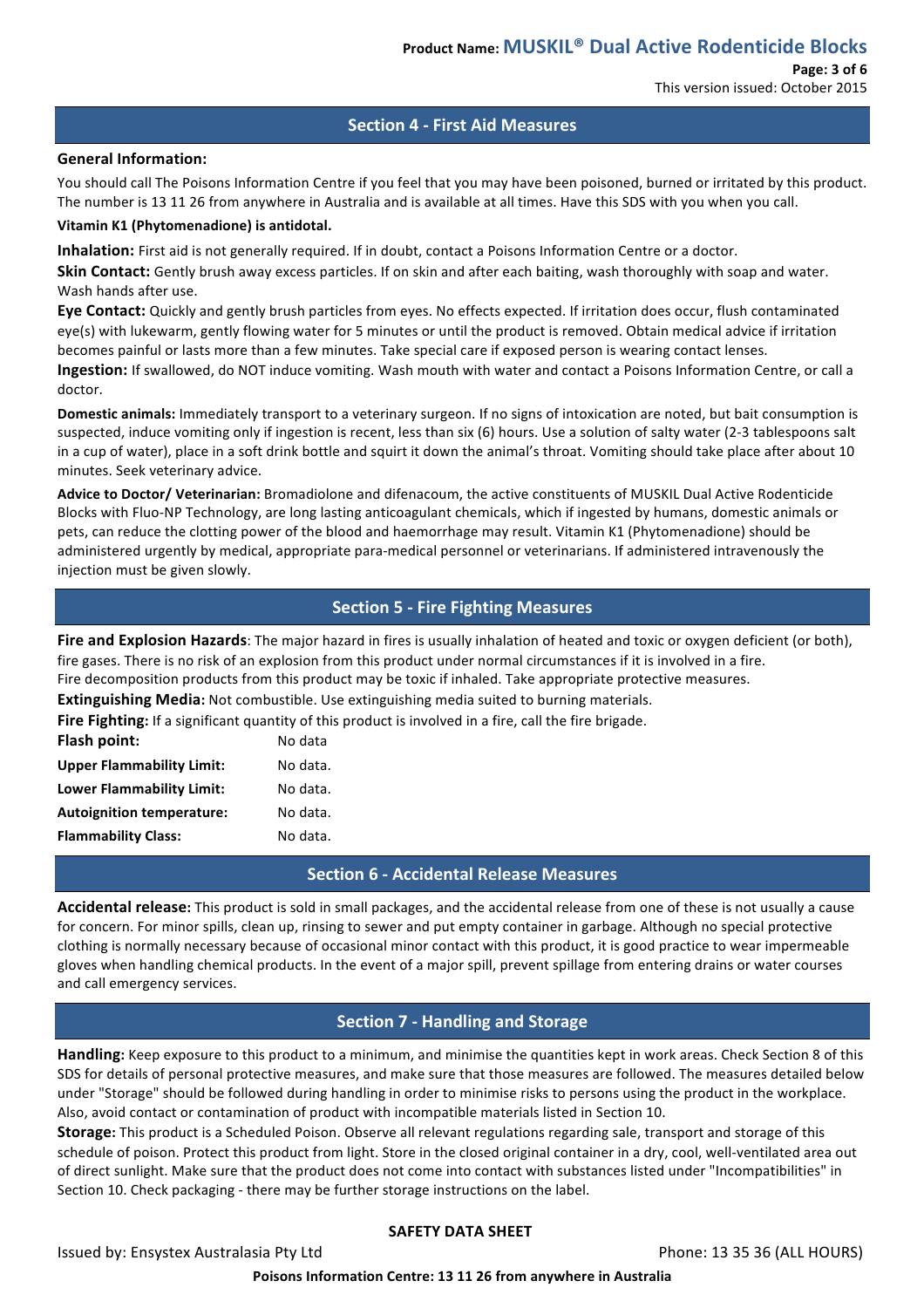**Page: 4 of 6** This version issued: October 2015

# **Section 8 - Exposure Controls and Personal Protection**

The following Australian Standards will provide general advice regarding safety clothing and equipment:

Respiratory equipment: **AS/NZS 1715**, Protective Gloves: **AS 2161**, Occupational Protective Clothing: AS/NZS 4501 set 2008, Industrial Eye Protection: **AS1336** and **AS/NZS 1337**, Occupational Protective Footwear: **AS/NZS2210**.

**SWA Exposure Limits TWA** (mg/m<sup>3</sup>)

**) STEL (mg/m<sup>3</sup> )**

Exposure limits have not been established by SWA for any of the significant ingredients in this product.

No special equipment is usually needed when occasionally handling small quantities. The following instructions are for bulk handling or where regular exposure in an occupational setting occurs without proper containment systems.

**Ventilation:** This product should be used in a well ventilated area.

Eye Protection: Eye protection is not normally necessary when this product is being used. However, if in doubt, wear suitable protective glasses or goggles.

**Skin Protection:** When using the product wear elbow length chemical resistant gloves.

**Protective Material Types:** We suggest that protective clothing be made from the following materials: cotton, rubber, PVC. **Respirator:** If there is a significant chance that dusts are likely to build up in the area where this product is being used, we recommend that you use a suitable Dust Mask.

# **Section 9 - Physical and Chemical Properties:**

| <b>Physical Description &amp; colour:</b> | Solid extruded 15 g fluorescent red wax block.  |
|-------------------------------------------|-------------------------------------------------|
| Odour:                                    | Mild characteristic odour.                      |
| <b>Boiling Point:</b>                     | Not available.                                  |
| <b>Freezing/Melting Point:</b>            | No specific data. Solid at normal temperatures. |
| <b>Volatiles:</b>                         | No specific data. Expected to be low at 100°C.  |
| <b>Vapour Pressure:</b>                   | Negligible at normal ambient temperatures.      |
| <b>Vapour Density:</b>                    | Not applicable.                                 |
| <b>Specific Gravity:</b>                  | No data.                                        |
| <b>Water Solubility:</b>                  | Insoluble.                                      |
| pH:                                       | No data.                                        |
| Volatility:                               | Negligible at normal ambient temperatures.      |
| <b>Odour Threshold:</b>                   | No data.                                        |
| <b>Evaporation Rate:</b>                  | Not applicable.                                 |
| <b>Coeff Oil/water distribution:</b>      | No data                                         |
| Viscosity:                                | Not applicable.                                 |
| VOC:                                      | $0.0\%$                                         |
| <b>Autoignition temp:</b>                 | No data.                                        |

# **Section 10 - Stability and Reactivity**

Reactivity: This product is unlikely to react or decompose under normal storage conditions. However, if you have any doubts, contact the supplier for advice on shelf life properties.

**Conditions to Avoid:** Protect this product from light. Store in the closed original container in a dry, cool, well-ventilated area out of direct sunlight.

**Incompatibilities:** strong acids, strong bases, strong oxidising agents.

Fire Decomposition: Combustion forms carbon dioxide, and if incomplete, carbon monoxide and possibly smoke. Water is also formed. May form nitrogen and its compounds, and under some circumstances, oxides of nitrogen. Occasionally hydrogen cyanide gas in reducing atmospheres. Bromine compounds. Carbon monoxide poisoning produces headache, weakness, nausea, dizziness, confusion, dimness of vision, disturbance of judgment, and unconsciousness followed by coma and death.

**Polymerisation:** This product will not undergo polymerisation reactions.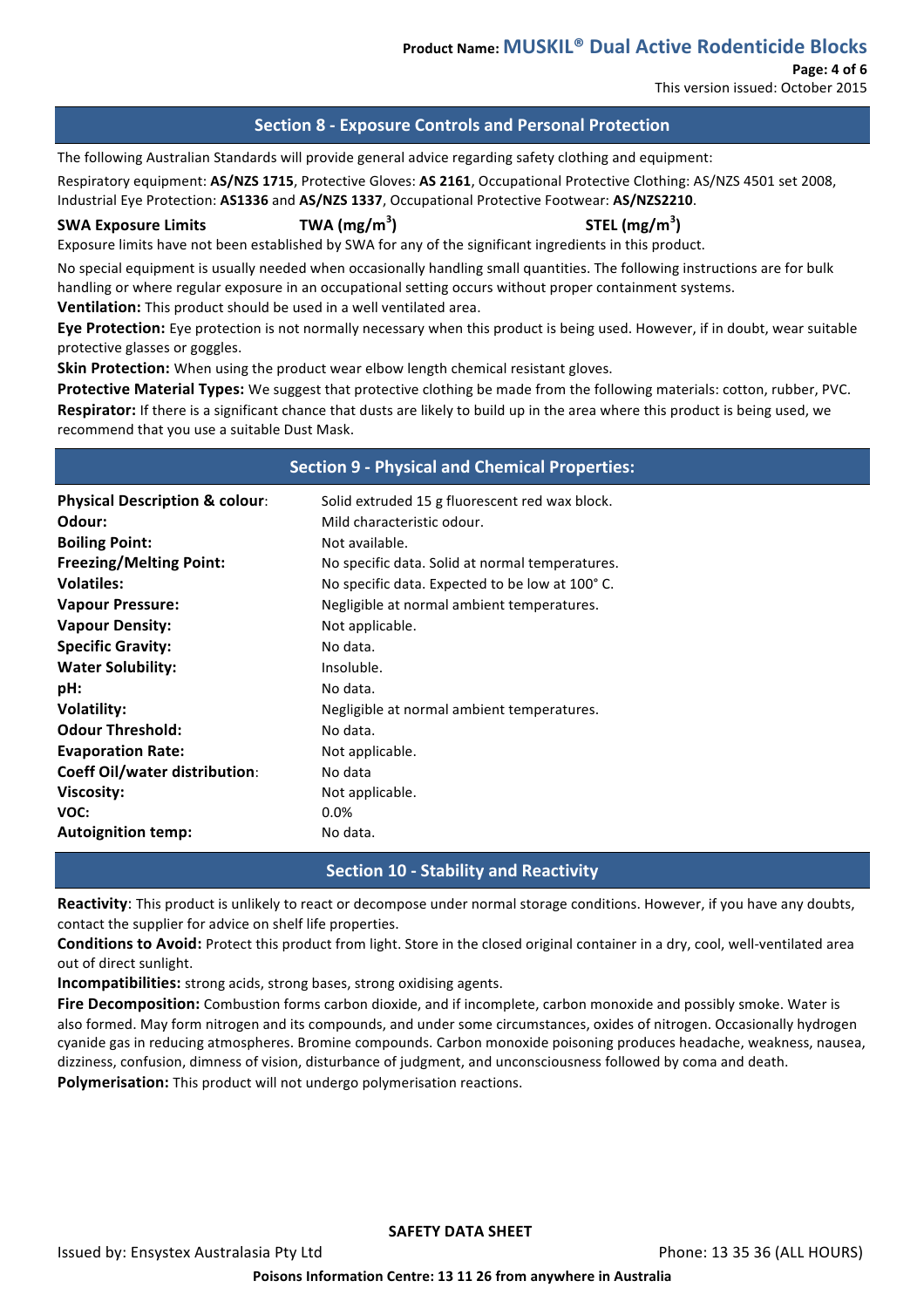## **Section 11 - Toxicological Information**

## **Acute toxicity:**

| <b>Bromadiolone</b> | Oral LD50                                    | 1.125 mg/kg (rat)                    |  |
|---------------------|----------------------------------------------|--------------------------------------|--|
|                     | Dermal LD50                                  | 1.71 $mg/kg$ (rabbit)                |  |
|                     | Inhalation LC50/4h                           | $0.00043$ mg/L (rat)                 |  |
| Difenacoum          | Oral LD50                                    | 1.8 mg/kg (rat) / 2.0 mg/kg (rabbit) |  |
|                     | Dermal LD50                                  | 1000 mg/kg (rabbit)                  |  |
| Denatonium benzoate |                                              |                                      |  |
|                     | Oral LD50                                    | 749 mg/kg (rat)                      |  |
|                     | Dermal LD50                                  | $>$ 2000 mg/kg (rat)                 |  |
|                     | Inhalation LC50/4h                           | $0.2 \text{ mg/L}$ (rat)             |  |
|                     | Primary irritation skin: No irritant effect. |                                      |  |
|                     | eye: No irritating effect.                   |                                      |  |
| - Sensitisation:    | No sensitizing effects known.                |                                      |  |

**Additional toxicological information:** The product is not subject to classification according to the calculation method of the General EU Classification Guidelines for Preparations as issued in the latest version. When used and handled according to specifications, the product does not have any harmful effects to our experience and the information provided to us.

## **Classification of Hazardous Ingredients**

Ingredient **Risk Phrases** 

No ingredient mentioned in the HSIS Database is present in this product at hazardous concentrations.

# **Section 12 - Ecological Information**

## **PROTECTION OF LIVESTOCK, WILDLIFE, FISH, CRUSTACEANS AND ENVIRONMENT**

Depending on the amount eaten, this bait may kill or injure. The bait is hazardous to dogs, cats, pigs, poultry and other wildlife. Place bait stations in areas which are inaccessible to non-target animals, wildlife or birds. Map location and number of baits to assist in retrieval and ongoing surveillance. Ensure all baits are removed after treatment. Regularly search for, remove and destroy carcasses and moribund rodents so that cats, dogs or non-target animals don't eat poisoned rats and mice. Dispose of carcasses by burning or burying. DO NOT contaminate dams, waterways and drains with the bait or its used container.

| <b>Bromadiolone</b> | LC50/96h  | 3.0 mg/L (bluegill sunfish) |
|---------------------|-----------|-----------------------------|
|                     |           | 1.4 mg/L (rainbow trout)    |
|                     | Oral LD50 | 138 mg/kg (bobwhite quail)  |
|                     | LC50      | $>1000$ mg/kg (worm)        |
| Difenacoum          | LC50/96h  | 0.10 mg/L (rainbow trout)   |
|                     | Oral LD50 | >50 mg/kg (chicken)         |
|                     |           |                             |

## **Section 13 - Disposal Considerations**

**Disposal:** Break, crush, puncture and bury empty containers and dispose of unused bait in a local authority landfill. If no landfill is available, bury the containers or unused bait below 500 mm in a disposal pit specifically marked and set up for this purpose clear of waterways, desirable vegetation and tree roots. Empty containers and product should not be burnt. DO NOT use containers which have held bait for any other purpose.

Dispose of carcasses safely by burning or burying in an approved landfill..

## **Section 14 - Transport Information**

ADG Code: This product is not classified as a Dangerous Good by ADG, IATA or IMSBC criteria. No special transport conditions are necessary unless required by other regulations.

**IATA: Non-Hazardous for Air Transport.** 

## **SAFETY DATA SHEET**

Issued by: Ensystex Australasia Pty Ltd **Community Community Community Phone:** 13 35 36 (ALL HOURS)

Poisons Information Centre: 13 11 26 from anywhere in Australia